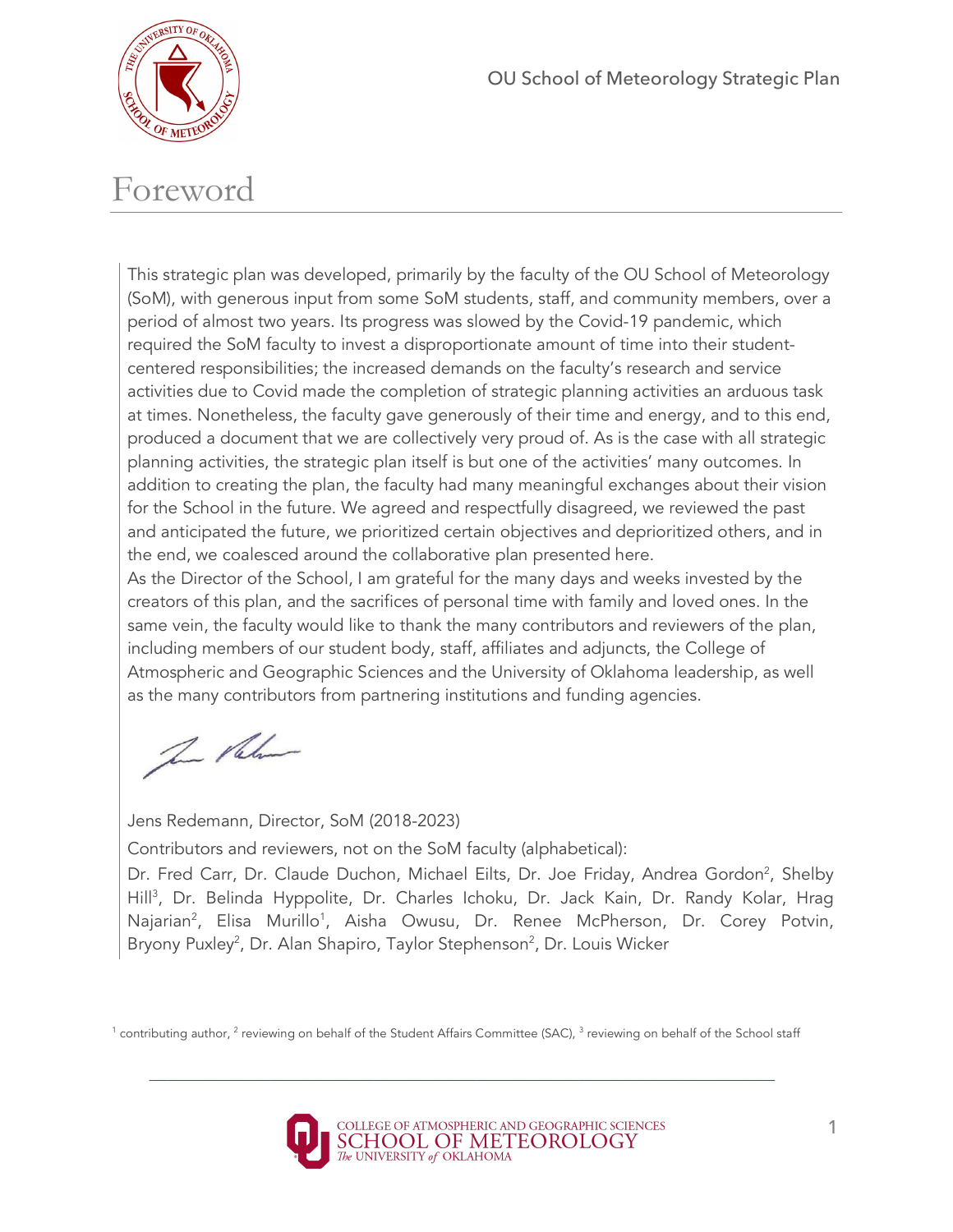

# Summary

This document constitutes the executive summary of the Strategic Plan for the time period 2021-2030 (hereafter, SP2030) for the OU School of Meteorology (SoM, hereafter "the School"). The full plan is available as a separate document here. While this executive summary contains the School's mission and vision statements, core values, the four overarching goals, and the objectives and actions to support each goal, the full plan expands on various other aspects, such as the motivation for all goals and the metrics to measure success in all objectives and actions.

SP2030 is intended to cover a 5-10 year horizon with goals, objectives, and actions covering time periods that are determined by the activities themselves. It consists of mission and vision statements, a set of five (5) core values for which we want the School to be known, as well as four (4) strategic goals that aim to improve the cultural fluency of our community (G1), to enhance the learning experience and outcomes for our students (G2), to increase the School's research notability and performance (G3), and to increase our contributions to the socioeconomic welfare of Oklahoma, the nation, and the world (G4). Each strategic goal (G) is supported by a set of 4-5 objectives (O), and each objective is supported by a set of actions (A) as listed below.

While all elements of SP2030 are important, the two main components of SP2030 can be summarized as (i) leveraging our existing research, teaching, and service strengths so as to broaden the scope of our work into a more comprehensive atmospheric science program with increased societal impacts, and (ii) becoming an actively antiracist and broadly inclusive community that provides a place of belonging to all who would like to belong. By focusing on these two components, each well aligned with the vision of OU, we too aspire to change lives.

#### Mission Statement

*"We provide a world-class academic experience that promotes collaborative, innovative, and*  inclusive education and research opportunities in the atmospheric sciences with a positive *impact on Oklahoma, the nation, and the world."*

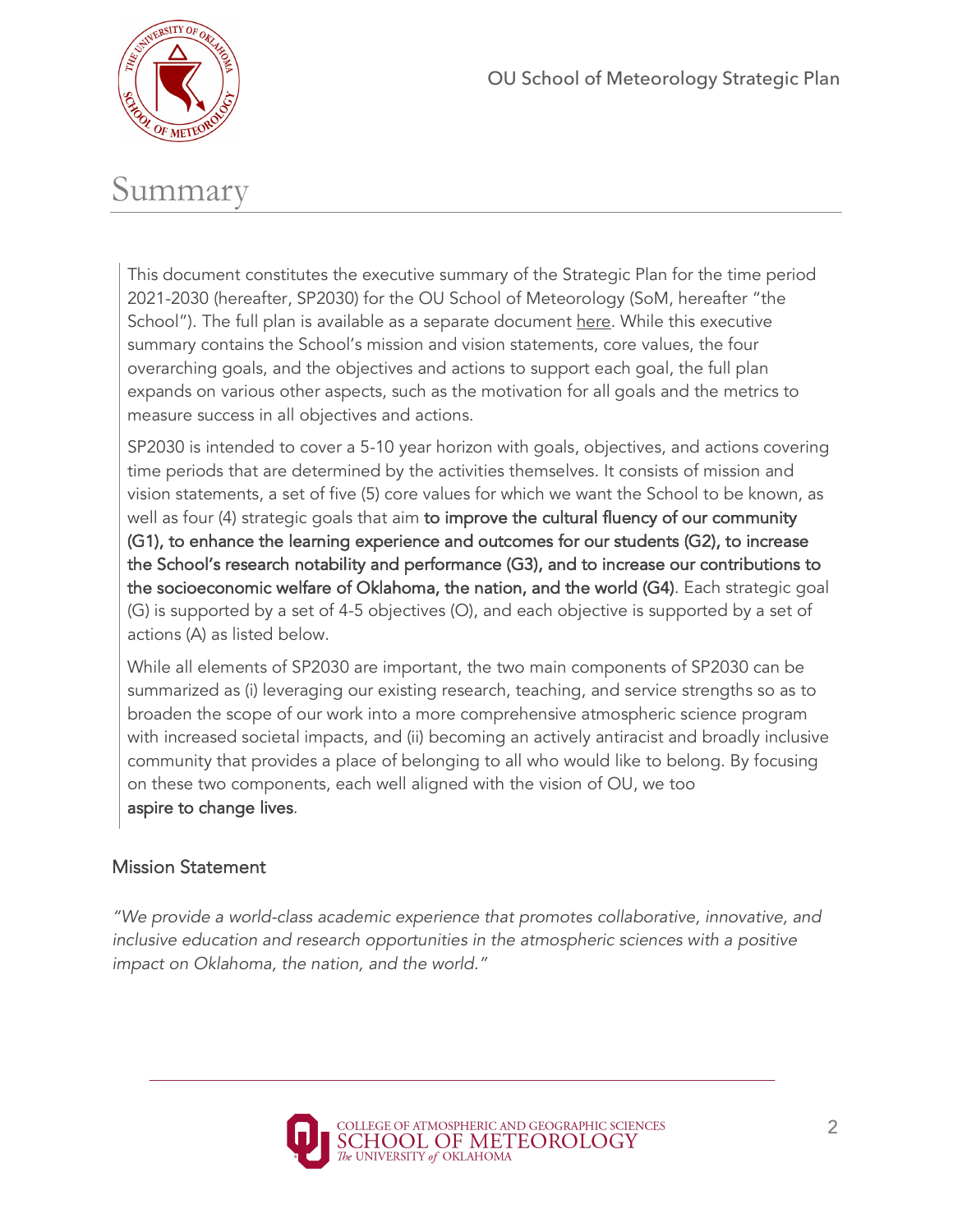

#### Vision Statement

*"Develop the School into a just and equitable, globally-engaged, student-centered atmospheric science program to advance the Nation's Weather, Water, and Climate enterprise, by leveraging our strengths in research, education, and community engagement."*

## Core Values

- We value Diversity in the backgrounds of the members of our community and in our approach to the pursuit of collaborative activities, as an essential component in defining the success of our mission.
- We pursue Excellence in everything we do and define it as the unceasing dedication to the highest standards of our performance in the context of our abilities and available resources.
- We employ Creativity in all our activities, with the ultimate goal of transforming our imagination into measurable, positive outcomes for all members of our community and our stakeholders alike.
- We are Transformative in our efforts to make the School a place of belonging for people from all backgrounds, to improve the educational, scientific, and socioeconomic outcomes, and thereby change the lives of all members of our community.
- Our approach to all activities is Student-Centered we embrace and celebrate our opportunity to prepare the students in our program to become the next generation of leaders in atmospheric science.

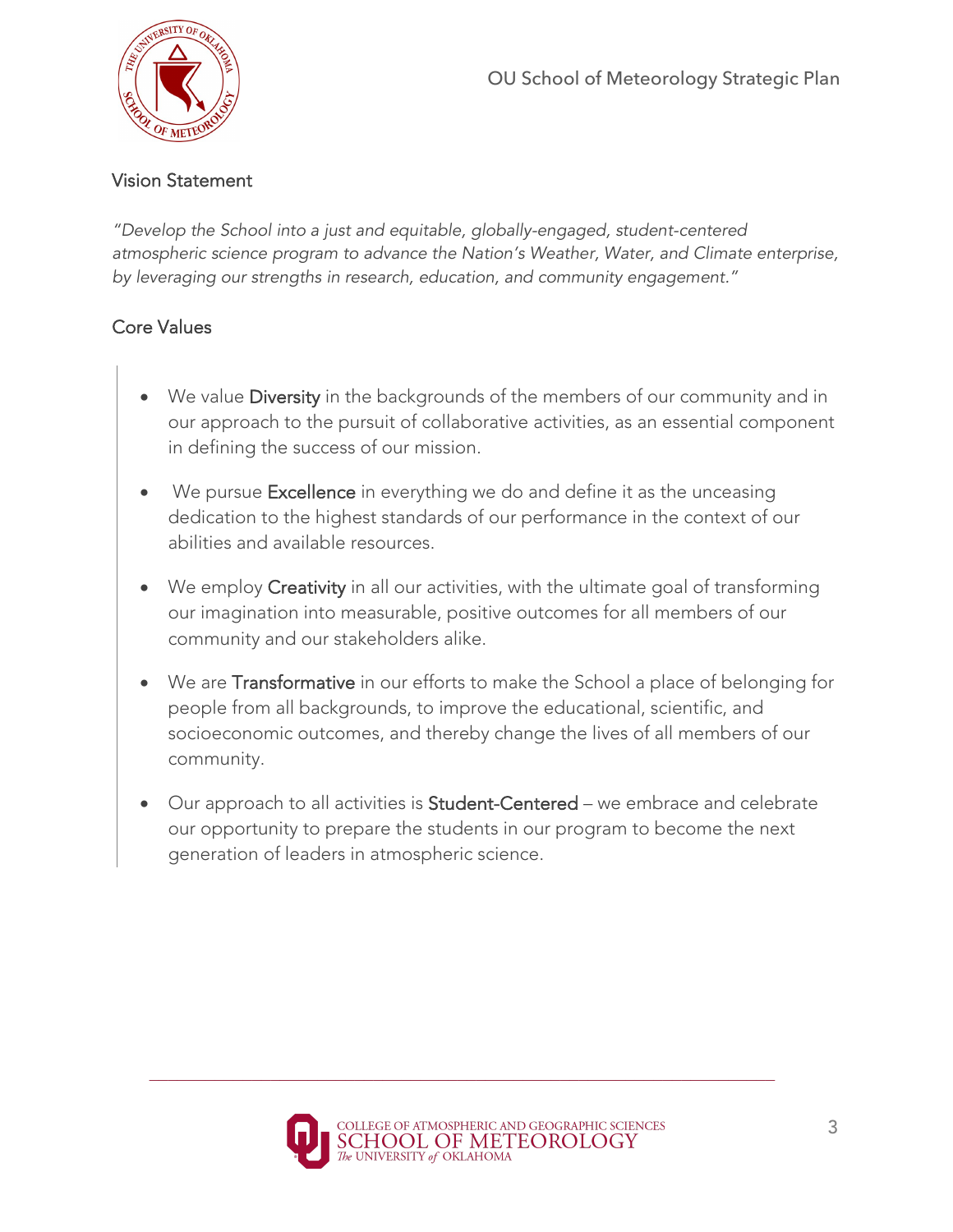

# The Schools Strategic Goals

Goal 1 – Cultural Fluency: Promote a culture that fosters justice, equity, diversity, and inclusion (JEDI)

## Objectives to Support Goal 1

- O1.1 Become a proactively antiracist and inclusive SoM community
- O1.2 Enhance cultural fluency of all SoM community members
- O1.3 Improve diversity of faculty, students and staff through new recruitment, retention and inclusion activities
- O1.4 Reward cultural and academic context in contributions of community members

- A1.1 Follow best practices in diversity recruitment and cultural fluency assessments of students, staff, and faculty (Year 1+)
- A1.2 Implement proven strategies to create supportive SoM environment (Q1 and Year 1+)
- A1.3 Incorporate the assessment of cultural fluency into the annual evaluations of all SoM community members and follow best practices that consider community members' diverse strengths and interests (Year 2+)
- A1.4 Advance community outreach activities including collaboration with historically underserved communities (Year 2+)
- A1.5 Hold all SoM community members, including leadership, accountable for continuously pursuing its JEDI objectives

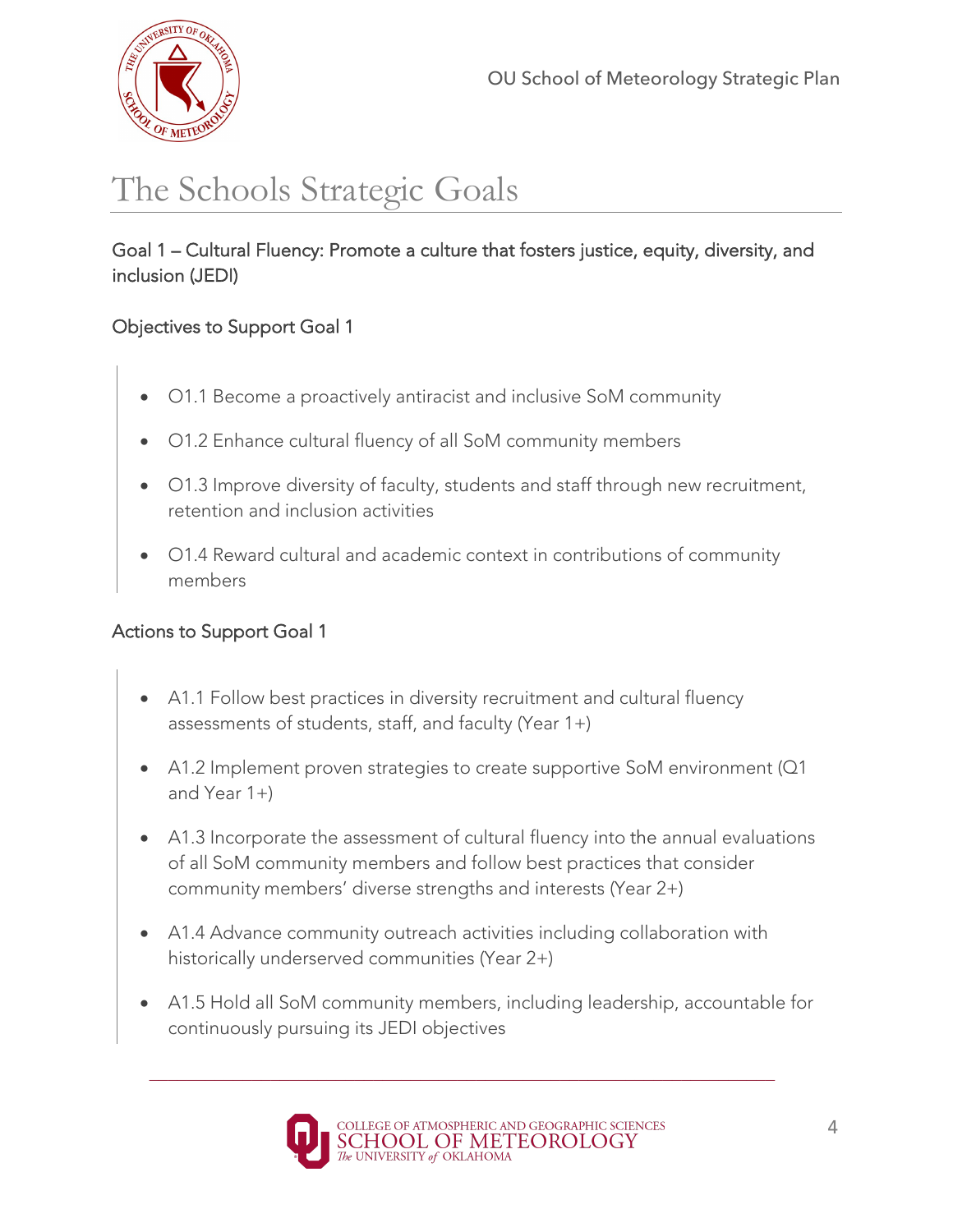

## Goal 2 – Education: Enhance the Educational Experience and Outcomes

#### Objectives to Support Goal 2

- O2.1 Position SoM as an international leader in advancement of education in atmospheric and related sciences
- O2.2 Develop effective mentorship models for undergraduate and graduate students in addition to scientists, staff, and faculty
- O2.3 Improve assessment and tracking of student outcomes
- O2.4 Improve the ability of the School to help students succeed in their careers
- O2.5 Ensure a diverse, equitable, and inclusive educational experience for all students, staff, scientists, and faculty

- A2.1 Increase SoM student preparation by regularly revising curricula (2021 and repeating every 3 years)
- A2.2 Enhance and broaden course offerings to important disciplines in atmospheric and related sciences through targeted and joint hires (2021 and ongoing)
- A2.3 Expand students' educational experience by offering interdisciplinary opportunities and exposure to additional career options (2021 and ongoing)
- A2.4 Provide a framework for continuing education and professional development of students, staff, faculty and scientists (2021)
- A2.5 Implement innovative teaching practices and use of technology (Late 2021 and ongoing)

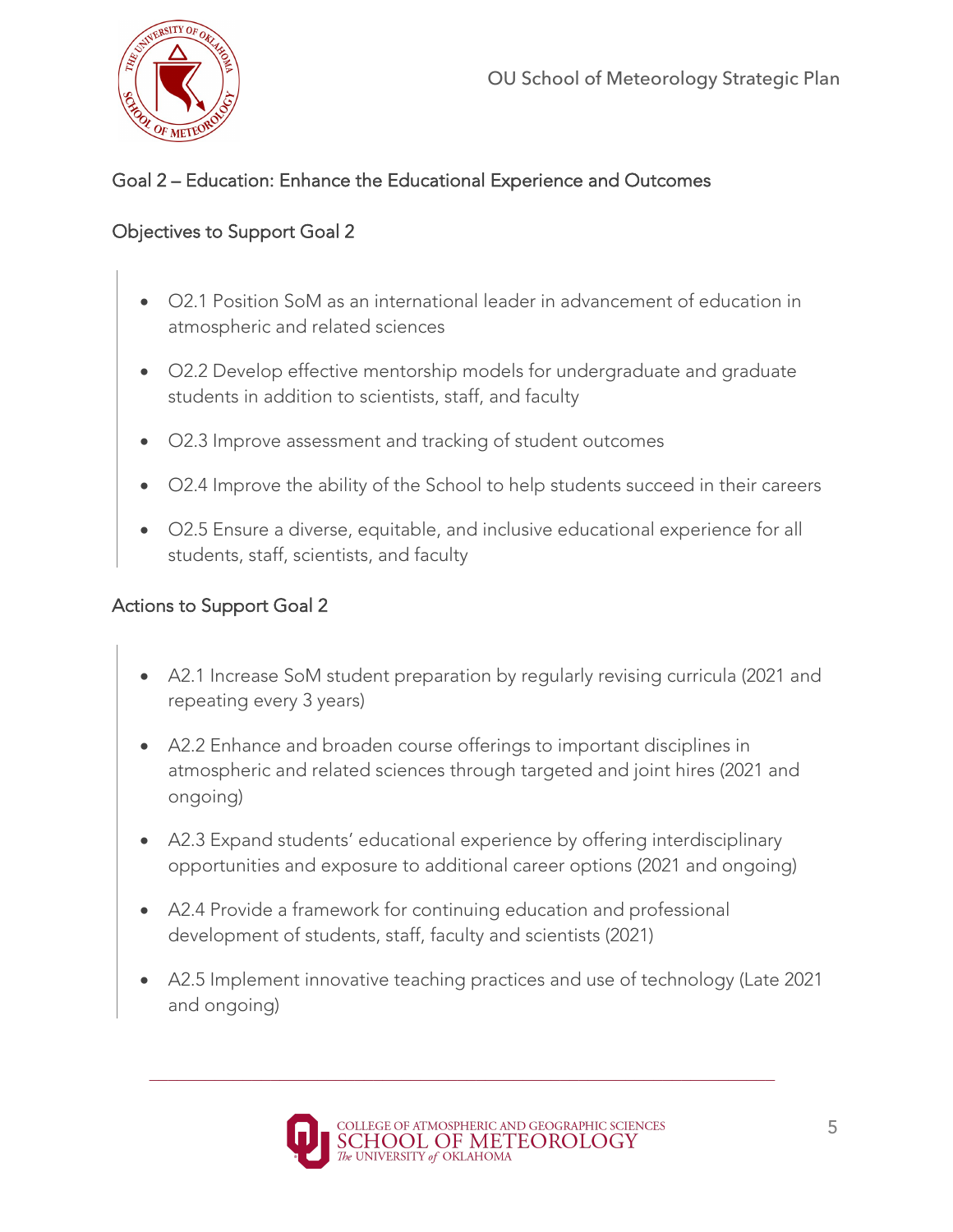

# Goal 3 – Research: Increase the School's National and International Research Notability

#### Objectives to Support Goal 3

- O3.1 Increase research impact and expenditures in a measurable way
- O3.2 Maintain the School's excellence in severe weather and leverage it to diversify the faculty research portfolio
- O3.3 Facilitate award nomination and recognition for people in the School
- O3.4 Enhance service to the community by increasing leadership and participation on key committees and projects
- O3.5 Improve national and international collaboration in research and education

- A3.1 Create cross-cutting, transdisciplinary research activities (2021 and ongoing)
- A3.2 Improve number of publications and citations, particularly in high-impact journals (2021 and ongoing)
- A3.3 Promote teaching by SoM faculty at advanced courses and summer schools (2022 and ongoing)
- A3.4 Rebranding the School to more accurately reflect the School's expertise (Late 2021 and 2022)
- A3.5 Improve/expand existing infrastructure (lab/office space) and resources to facilitate research (2021 and ongoing)

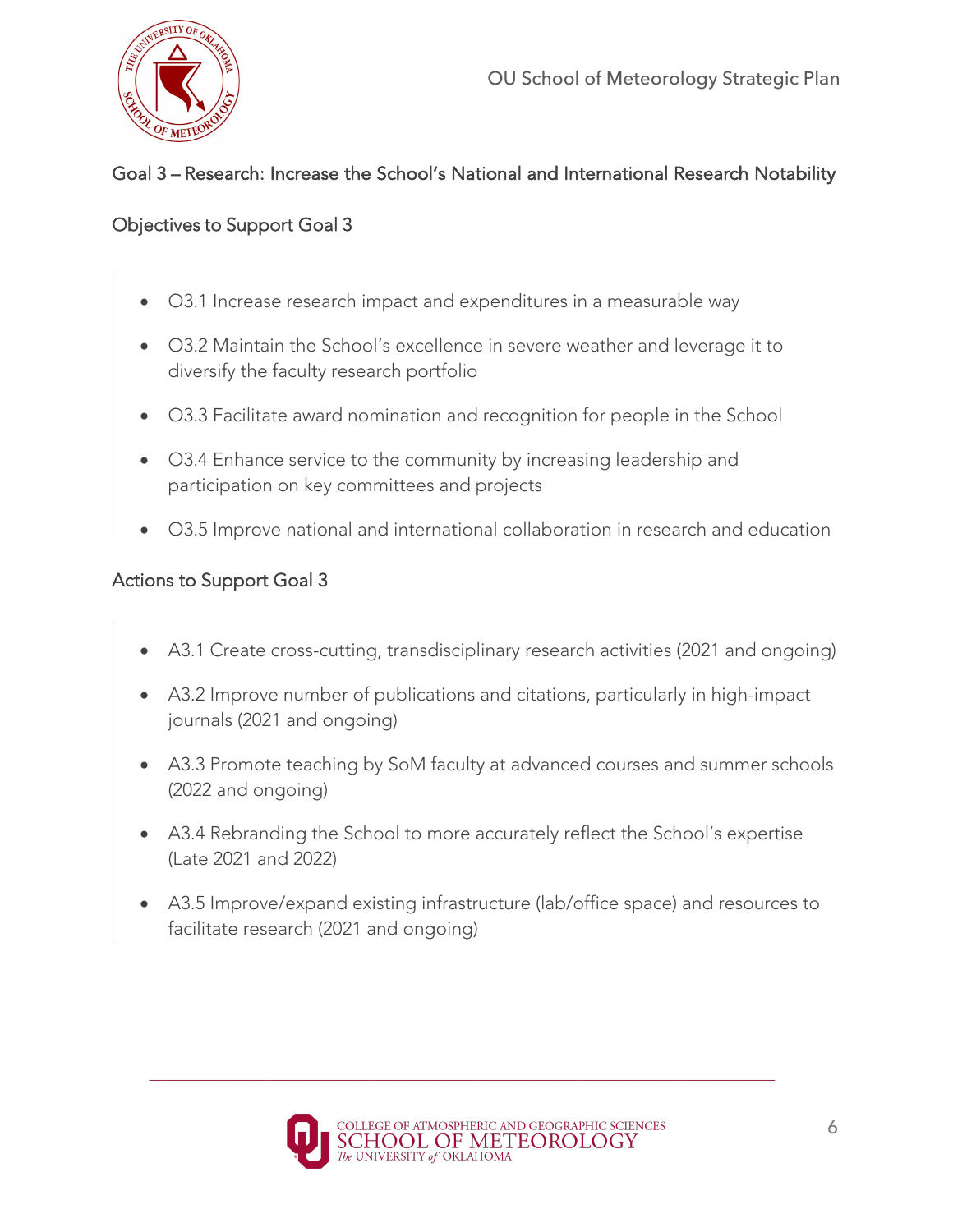

## Goal 4 – Socioeconomic Welfare: Collaboratively increase the School's contribution to the socioeconomic welfare of Oklahoma, the Nation, and the World

#### Objectives to Support Goal 4

- O4.1 Expand partnerships with local, national, and international business
- O4.2 Recognize and encourage student and faculty participation in societal and entrepreneurship activities
- O4.3 Support technology development by faculty, students and affiliated scientists
- O4.4 Expand and communicate activities that directly lead to societal benefits

- A4.1 Create an extensive database of private companies (Year 1, Q1, and annually thereafter)
- A4.2 Establish an annual Partners Workshop (Year 1, Q1)
- A4.3 Enhance guidelines for faculty evaluation (Year 1, Q1)
- A4.4 Establish new student scholarships and student/faculty awards (Year 1, Q2)
- A4.5 Increase community engagement in research (Year 1)

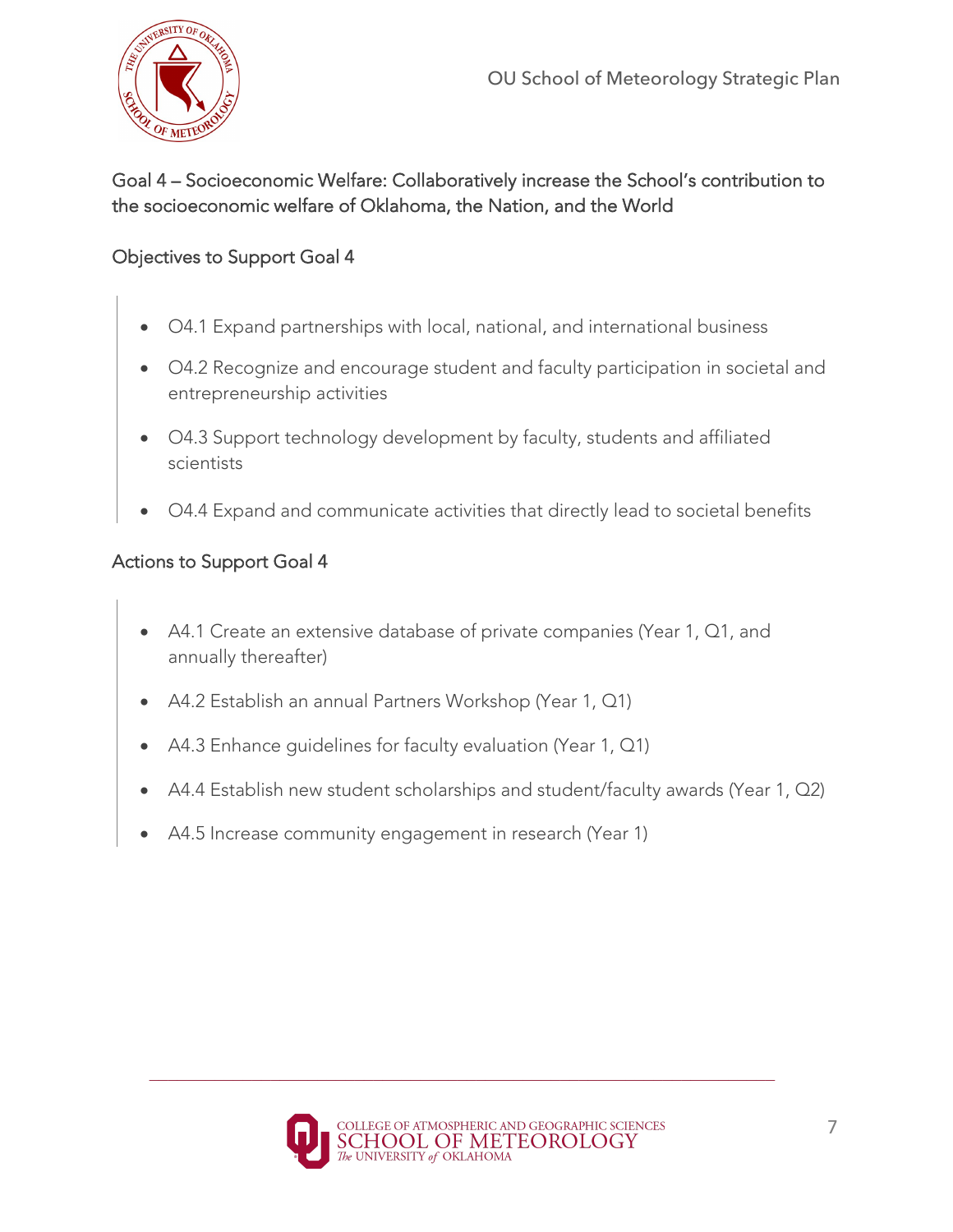

# Connections with the Strategic Plans of the OU Vice President for Research and Partnerships (VRPR) Office, OU, and External Partners

Among the most relevant related strategic plans for the School of Meteorology are OU's "Lead on, University" plan, the Vice President for Research and Partnerships (VRPR) Office's strategic plan for convergence research, the College of AG&S's strategic plan that is currently under development, the Vice President for Research and Partnerships (VPRP) Office's strategic research verticals, and the strategic plans for various relevant professional institutions, such as the American Meteorological Society (AMS, 2020) and the University Corporation for Atmospheric Research (UCAR, 2019). The detailed mapping of the elements of SP2030 to the components of the various strategic plans of our stakeholder institutions are provided in the full plan.